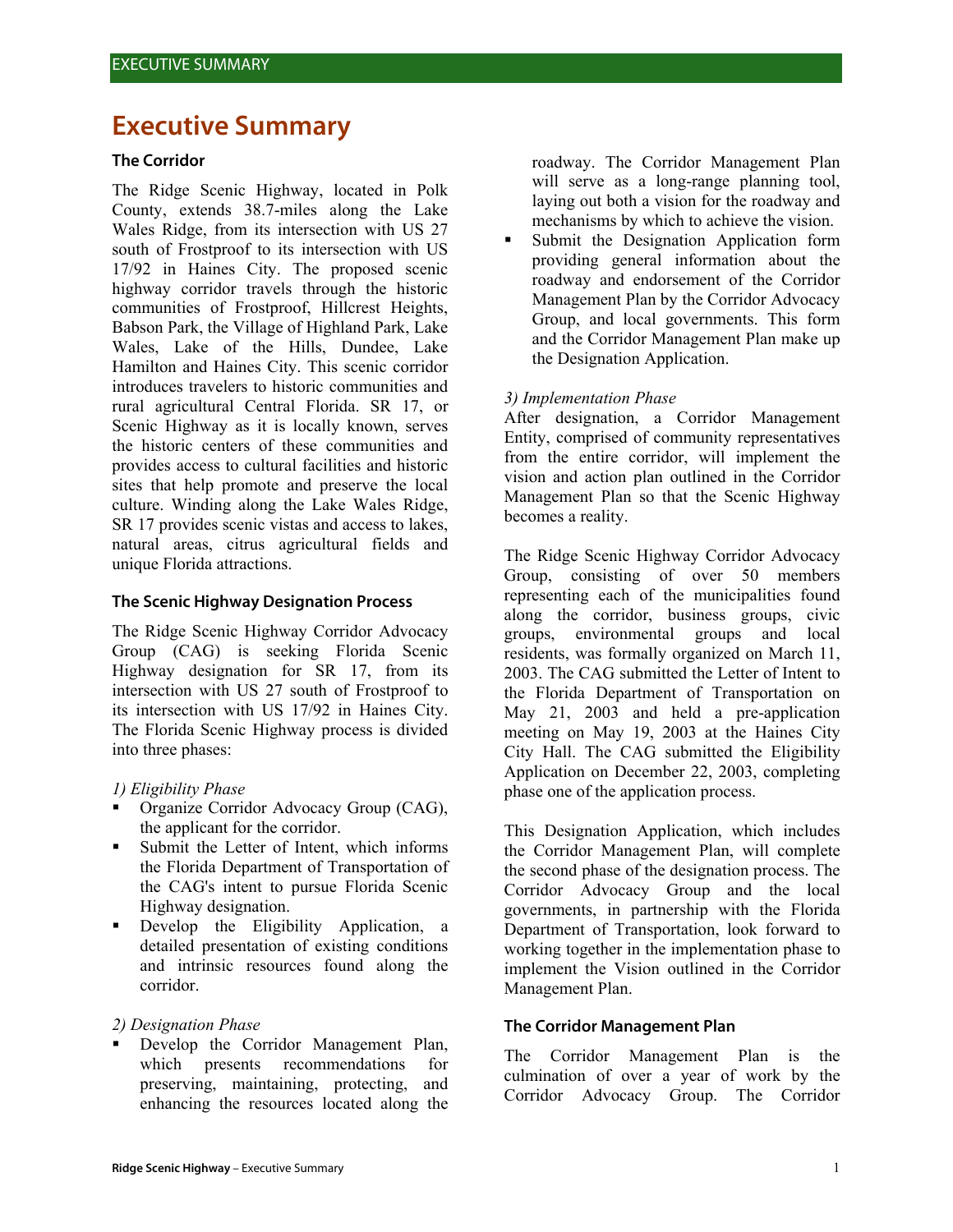# EXECUTIVE SUMMARY

Management Plan outlines the Vision, policies and a plan by which to maintain, preserve, protect, and enhance the intrinsic resources located along the scenic highway. The document is an implementation tool to be used by the Corridor Management Entity throughout the implementation phase to organize their efforts, pursue funding, and garner community support.

The Designation Application and Corridor Management Plan have been formatted to meet all the requirements of the Florida Scenic Highway program as outlined in the Florida Scenic Highway Manual. The report consists of thirteen sections.

*1 Vision and Concept Plan* This is the most critical section, summarizing the overall approach of the entire Corridor Management Plan. It contains the Corridor Vision, Goals and Strategies, and the Concept Plan. The Vision describes the Corridor Advocacy Group's wishes for the corridor twenty years from now. The Goals and Strategies and the Concept Plan define the tools and projects that the Corridor Management Entity will enlist to achieve the Vision.

- *2 Action Plan* This section outlines in a step-by-step manner how the Corridor Management Entity will protect the resources of the Scenic Highway. The Action Plan outlines projects and activities along with potential partners and funding sources.
- *3 Community Participation and Promotion*  This section describes how the Corridor Management Entity will publicize the scenic highway and get the residents and businesses of the Ridge communities involved.
- *4 Local Support* This section lists collected letters of support and newspaper articles.
- *5 Partnerships* This section includes a list of targeted members and partners of the Corridor Management Entity.
- *6 Corridor Management Entity* This section describes the future Corridor Management Entity by presenting its bylaws. The Corridor Management Entity will be the caretaker of the Corridor Management Plan, overseeing implementation of the plan and the preservation and enhancements of resources located along the Ridge Scenic Highway.
- *7 Background Conditions Analysis* This section is a summary of current conditions along SR 17, including land use, environmental, and transportation-related issues.
- *8 Designation Criteria* The Florida Department of Transportation has 10 criteria roads must meet to be eligible for scenic highway designation. This section describes how the Ridge Scenic Highway meets all 10 criteria.